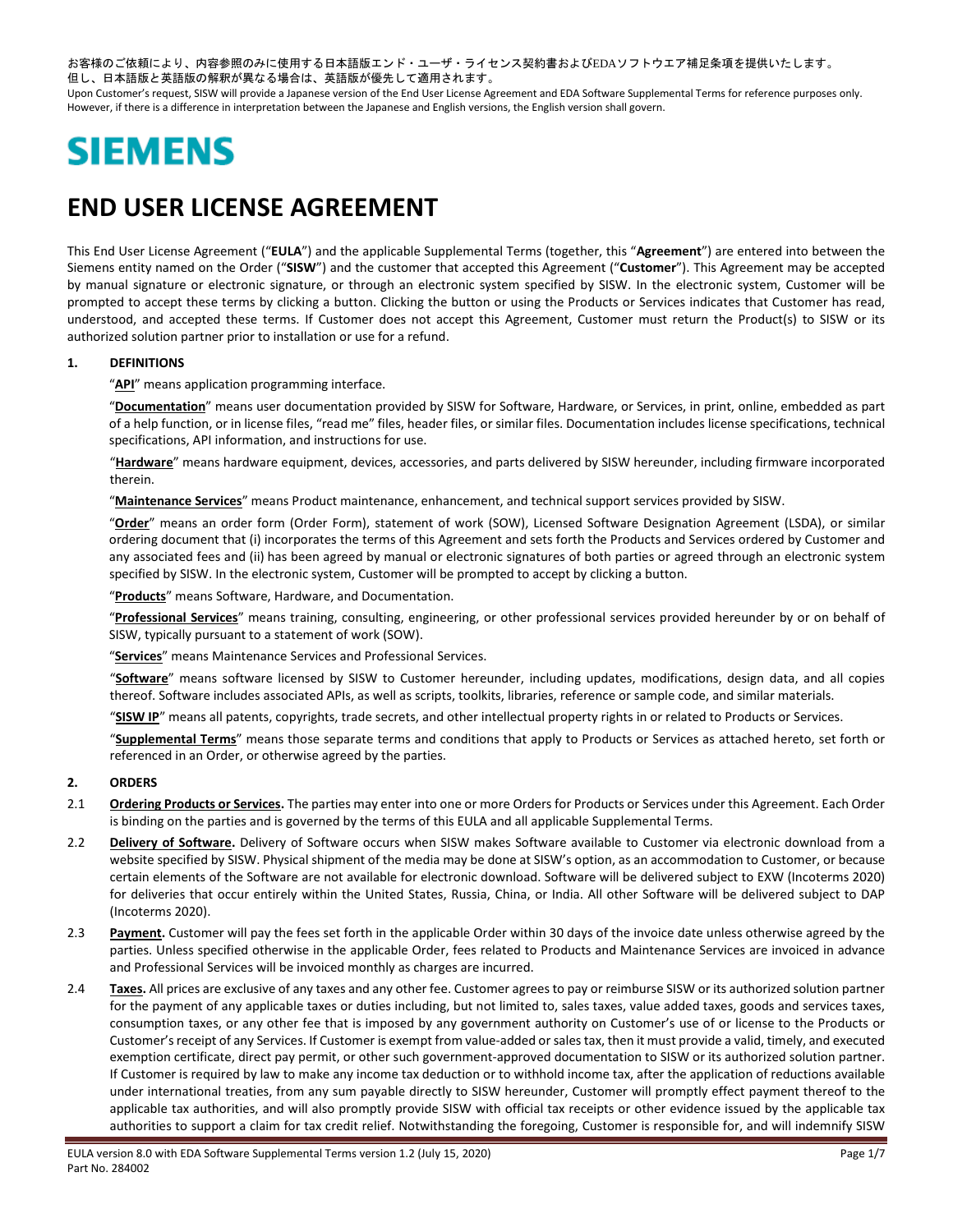for, any taxes, including withholding taxes, resulting from making licenses available to users in geographic regions outside the country in which Customer is located as per the Order.

#### <span id="page-1-0"></span>**3. SOFTWARE LICENSE AND PRODUCT MAINTENANCE SERVICES TERMS**

#### 3.1 **License Grant and Conditions.**

- (a) License Grant. SISW grants Customer a nonexclusive, nontransferable, limited license to install and use Software and related Documentation for Customer's internal business purposes for the time period specified in the Order, and subject to the applicable Supplemental Terms. Software is provided in object code form only, unless otherwise specified in this Agreement. Software is the trade secret of SISW or its licensors. Customer may copy Software only as required to support the authorized use. Each copy must include all notices and legends embedded in Software and affixed to its medium or container as received from SISW. SISW or its licensors retain title to and ownership of Software and SISW IP. SISW reserves all rights in Products and SISW IP not expressly granted herein.
- (b) License Compliance. SISW reserves the right to embed a reporting mechanism in Software to determine unauthorized use of licenses. The mechanism does not transmit technical or business data that Customer processes with Software.
- (c) Third-Party and Open Source Software. Products may contain third-party technology, including open source software ("**Third-Party Technology**"). Third-Party Technology may be licensed by third parties under separate terms ("**Third-Party Terms**"). Third-Party terms are specified in the Documentation and control solely with respect to Third-Party Technology. If Third-Party Terms require SISW to furnish Third-Party Technology in source code form, SISW will provide it upon written request and payment of any shipping charges.
- 3.2 **Maintenance Services Terms.** Maintenance Services are governed by the terms found at <https://www.plm.automation.siemens.com/global/en/legal/online-terms/mes/index.html></u> and are incorporated herein by reference.

#### 3.3 **Customer Responsibilities.**

- (a) Transfer and Remarketing of Software. Unless otherwise provided in this Agreement or required to be permitted by applicable law, Customer will not cause or permit the transfer, loan, lease, publication, or use of Software to or for the benefit of any third party without the prior written consent of SISW.
- (b) Reverse Engineering, Modification, Use of APIs. Customer will not reverse engineer, decompile, or otherwise attempt to discover the source code of Software. Customer will use Software provided in source code form only to modify or enhance Software for its authorized use. Customer will not otherwise modify, adapt, or merge Software. Customer will not subject Software to any open source software license that conflicts with this Agreement or that does not otherwise apply to such Software. Customer will not use Software for the purpose of developing or enhancing any product that is competitive with Software. Customer will only use APIs identified as published in the Documentation and only as described therein to support the authorized use of Software. The restrictions set out in this Section do not apply to the extent they conflict with mandatory applicable law.
- (c) Third Party Hosting of Software; Indemnity. Customer may only engage a third party to host Software ("**Provider**") with SISW's prior written consent. SISW may require a separate written agreement as a condition to such consent. Software hosted by a Provider must remain under Customer's sole control at all times, unless management and operation of Software by the Provider is explicitly approved by SISW, in which case Customer will ensure that the Provider manages and operates Software in conformance with this Agreement and solely for Customer'sinternal business purposes as permitted herein. If Customer becomes aware of any actual or suspected unauthorized use or disclosure of Software, Customer shall immediately terminate Provider's access to Software. A breach of this Agreement caused by a Provider will constitute a breach by Customer. Customer will indemnify and hold SISW and its affiliates harmless from all claims, damages, fines, and costs (including attorney's fees and expenses) arising in connection with Customer's use of the Provider's services. Customer will notify SISW if the Provider or its relevant business comes under the control of a third party, in which case SISW may withdraw its prior consent.
- (d) Security. Customer is responsible for the security of Customer's systems and data, including Products on Customer's systems. Customer will take commercially reasonable steps to exclude malware, viruses, spyware, and Trojans.
- (e) Third-Party Claims. Customer acknowledges that SISW does not control Customer's processes or the creation, validation, sale, or use of Customer's products. SISW will not be liable for any claim or demand made against Customer by any third party, except for SISW's obligations to indemnify Customer against infringement claims as expressly set forth herein.
- (f) Responsibility for Users. Customer is liable for a breach of this Agreement by any user of the Products or Services.
- (g) Host Identifier. Customer will provide SISW with sufficient information, including the host identifier for each workstation or server upon which the license management portion of Software will be installed, for SISW to generate a license file enabling Software access per the scope of the licenses granted under each Order.
- (h) Audit. Customer will at all times maintain records identifying Software, the location of each copy thereof, and the location and identity of workstations and servers on which Software is installed. SISW may, during regular business hours and upon reasonable advance notice, conduct an audit of Customer's compliance with this Agreement. Customer will permit SISW or its authorized agents to access facilities, workstations, and servers and take all commercially reasonable actions to assist SISW in determining compliance with this Agreement. SISW and its agents will comply with reasonable security regulations while on Customer's premises.

#### **4. WARRANTIES AND DISCLAIMERS**

4.1 **Defects.** SISW warrants that, for a period of 90 days following the date Software is initially made available to Customer under an Order, it will provide the material features and functions described in the Documentation. The foregoing warranty excludes (i) Software provided at no charge, (ii) Software provided upon re-mix, (iii) Software that is designated as retired or not generally supported as of the date of the Order, and (iv) deliveries governed by the Maintenance Services terms. SISW's entire liability and Customer's exclusive remedy for a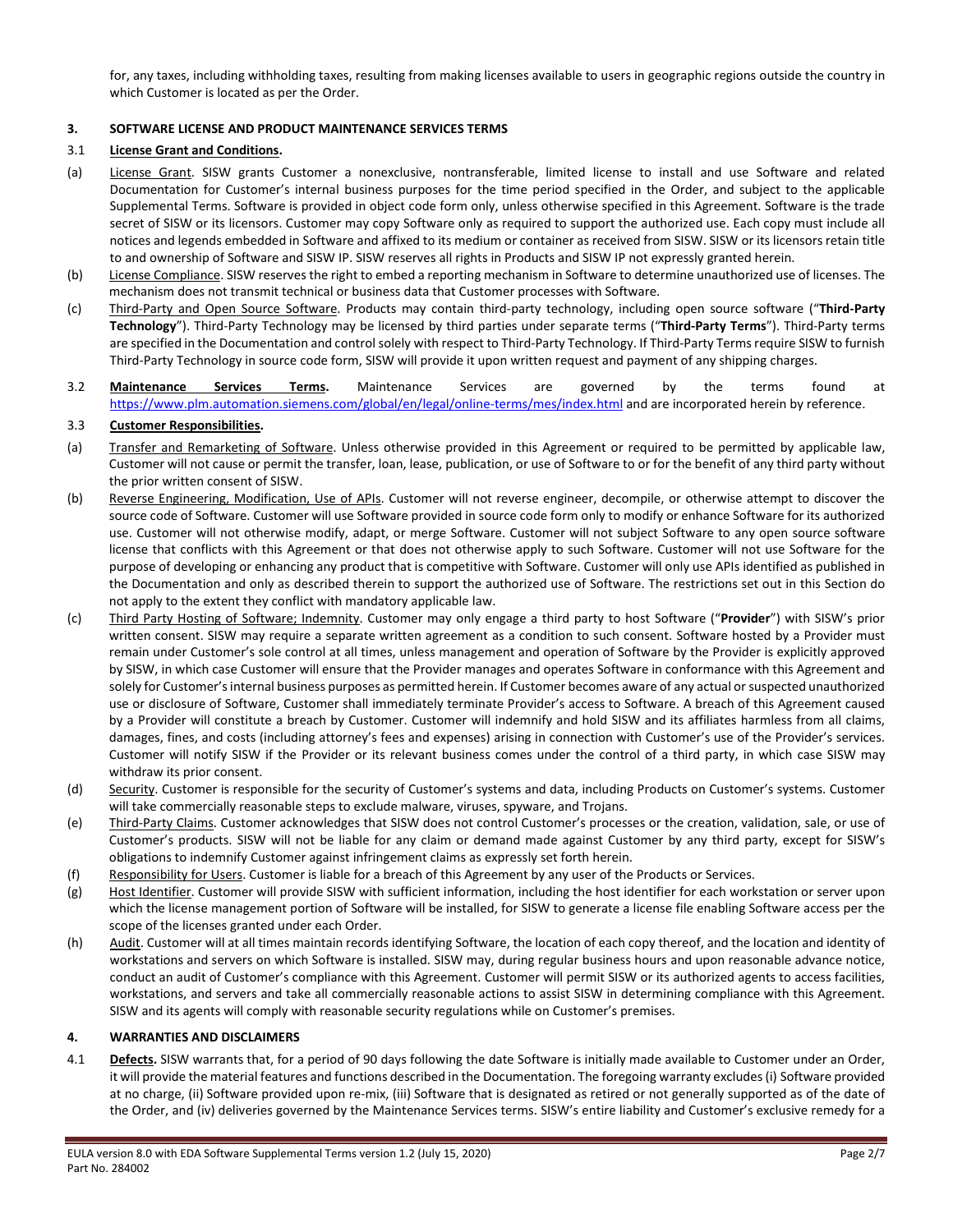breach of this warranty will be, at SISW's option, to correct or work around errors, or replace defective Software or refund license fees paid for defective Software returned by Customer.

<span id="page-2-3"></span>4.2 **Disclaimer.** SISW MAKES NO WARRANTIES EXCEPT FOR THE EXPRESS LIMITED WARRANTIES PROVIDED IN THIS AGREEMENT. REPRESENTATIONS ABOUT PRODUCTS, FUNCTIONALITY, OR SERVICES IN ANY COMMUNICATION WITH CUSTOMER CONSTITUTE TECHNICAL INFORMATION, NOT A WARRANTY OR GUARANTEE. SISW DISCLAIMS ALL OTHER WARRANTIES INCLUDING, WITHOUT LIMITATION, THE IMPLIED WARRANTIES OF MERCHANTABILITY, AND FITNESS FOR A PARTICULAR PURPOSE. SISW DOES NOT WARRANT THAT THE OPERATION OF THE PRODUCTS OR SERVICES WILL BE UNINTERRUPTED OR ERROR FREE.

#### **5. LIMITATION OF LIABILITY AND INDEMNIFICATION**

5.1 **Limitation of Liability.** THE ENTIRE, COLLECTIVE LIABILITY OF SISW, SISW'S AFFILIATES, SISW'S LICENSORS, AND THEIR REPRESENTATIVES, FOR ALL CLAIMS AND DAMAGES RELATED IN ANY WAY TO THIS AGREEMENT, IN THE AGGREGATE AND REGARDLESS OF THE FORM OF ACTION, WILL BE LIMITED TO THE AMOUNT PAID TO SISW FOR THE SOFTWARE LICENSE, HARDWARE, OR SERVICE THAT GAVE RISE TO THE CLAIM. THE FOREGOING LIMITATION DOES NOT APPLY TO SISW'S INDEMNITY OBLIGATION IN SECTION [5.2.](#page-2-0) IN NO EVENT WILL SISW, SISW'S AFFILIATES, SISW'S LICENSORS, OR THEIR REPRESENTATIVES BE LIABLE FOR ANY INDIRECT, INCIDENTAL, CONSEQUENTIAL, OR PUNITIVE DAMAGES, LOSS OF PRODUCTION, INTERRUPTION OF OPERATIONS, OR LOST DATA OR PROFITS, EVEN IF SUCH DAMAGES WERE FORESEEABLE. FOR PRODUCTS AND SERVICES PROVIDED AT NO CHARGE, SISW, SISW'S AFFILIATES, SISW'S LICENSORS, AND THEIR REPRESENTATIVES, SHALL HAVE NO LIABILITY WHATSOEVER. CUSTOMER MAY NOT MAKE A CLAIM UNDER THIS AGREEMENT MORE THAN TWO YEARS AFTER THE EVENT GIVING RISE TO THE CLAIM IS OR SHOULD HAVE BEEN DISCOVERED BY CUSTOMER.

#### <span id="page-2-0"></span>5.2 **Intellectual Property Infringement Indemnity.**

- (a) Infringement Claim Indemnity. SISW will indemnify and defend, at its expense, any action brought against Customer to the extent that it is based on a claim that any Product infringes any copyright, any trade secret, or a patent or trademark issued or registered by the United States, Japan, or a member of the European Patent Organization, and will pay all damages finally awarded against Customer by a court of competent jurisdiction or agreed in a settlement, provided that Customer gives SISW (i) prompt written notice of the claim, (ii) all requested information and reasonable assistance related to the claim, and (iii) sole authority to defend or settle the claim. SISW will not admit liability or incur obligations on Customer's behalf without Customer's prior written consent, which shall not be unreasonably withheld.
- (b) Injunction. If a permanent injunction is obtained against Customer's use of a Product, SISW will obtain for Customer the right to continue using the Product or will replace or modify the Product to become non-infringing. If such remedies are not reasonably available, SISW will refund the fees paid for the enjoined Product for the remainder of the license term, or amortized over 60 months from the initial delivery of Hardware or a perpetual license, and accept the return of the Product. SISW may, in its sole discretion, provide the remedies specified in this Section to mitigate infringement prior to the issuance of an injunction.
- (c) Exclusions. Notwithstanding anything to the contrary herein, SISW will not have any liability or indemnification obligation to Customer to the extent that an infringement claim arises out of (i) use of a prior version of the Product to the extent that a current version is noninfringing, (ii) failure to use a correction, patch, or new version of the Product offered by SISW that performs substantially the same functions, (iii) use of the Product in combination with software, equipment, data, or products not provided by SISW, (iv) use of a Product provided at no charge, (v) use of a Product that is designated as retired or not generally supported as of the date of the Order, (vi) deliverables resulting from Professional Services, (vii) any adjustment, modification, or configuration of a Product not made by SISW, or (viii) instructions, assistance, or specifications provided by Customer.
- (d) Sole and Exclusive Remedy. Section [5.2](#page-2-0) sets forth the sole and exclusive liability of SISW to Customer for infringement of third-party intellectual property rights.

#### <span id="page-2-2"></span>**6. TERMINATION**

- 6.1 **Termination.** Licenses for a limited term terminate upon expiration of the term. SISW may immediately terminate this Agreement or any Product license granted or Services provided hereunder upon notice to Customer (i) for reasonable cause, including, without limitation, Customer's unauthorized installation or use of SISW software, Customer filing or being filed in bankruptcy, Customer ceasing to do business, or any breach of Sections [2.3,](#page-0-0) [3,](#page-1-0) [7,](#page-2-1) or [8](#page-3-0) of this EULA, (ii) in order to comply with the law or requests of governmental entities, or (iii) for any other breach that remains uncured after 30 days' notice thereof.
- <span id="page-2-4"></span>6.2 **Effect of Termination.** Upon termination of this Agreement, the licenses granted and Services provided hereunder automatically terminate. Upon termination of any license, Customer will immediately remove and destroy all copies of Software, Documentation, and other SISW Confidential Information, and certify such removal and destruction in writing to SISW. No refund or credit will be given as a result of termination under Section [6.](#page-2-2) Termination of this Agreement or any Services or license granted hereunder will not relieve Customer of its obligation to pay the total fees set forth in any Order, which fees will become due and payable immediately upon termination. Sections [2.3,](#page-0-0) [2.4,](#page-0-1) [4.2,](#page-2-3) **Error! Reference source not found.**, [6.2,](#page-2-4) [7,](#page-2-1) [8,](#page-3-0) and [9.8](#page-4-0) survive termination of this Agreement.

#### <span id="page-2-1"></span>**7. EXPORT COMPLIANCE**

7.1 **Export.** SISW's obligations under this Agreement are conditioned upon Customer's compliance with, and Customer agrees to comply with, all applicable export and re-export controls, embargoes, and economic and trade sanctions laws and regulations, including in any event, those of the United States and the European Union ("**Export Laws**"). Customer represents that any Products and Services provided hereunder and any derivatives thereof will not be (i) downloaded or accessed by a Sanctioned Person, (ii) exported, re-exported (including any 'deemed exports'), shipped, distributed, delivered, sold, resold, supplied, or otherwise transferred, directly or indirectly, to any Sanctioned Person or otherwise in a manner contrary to the Export Laws, (iii) used for any purpose prohibited by the Export Laws, or unless expressly authorized by SISW in writing, (iv) used for non-civilian purposes (e.g. armaments, nuclear technology, weapons, any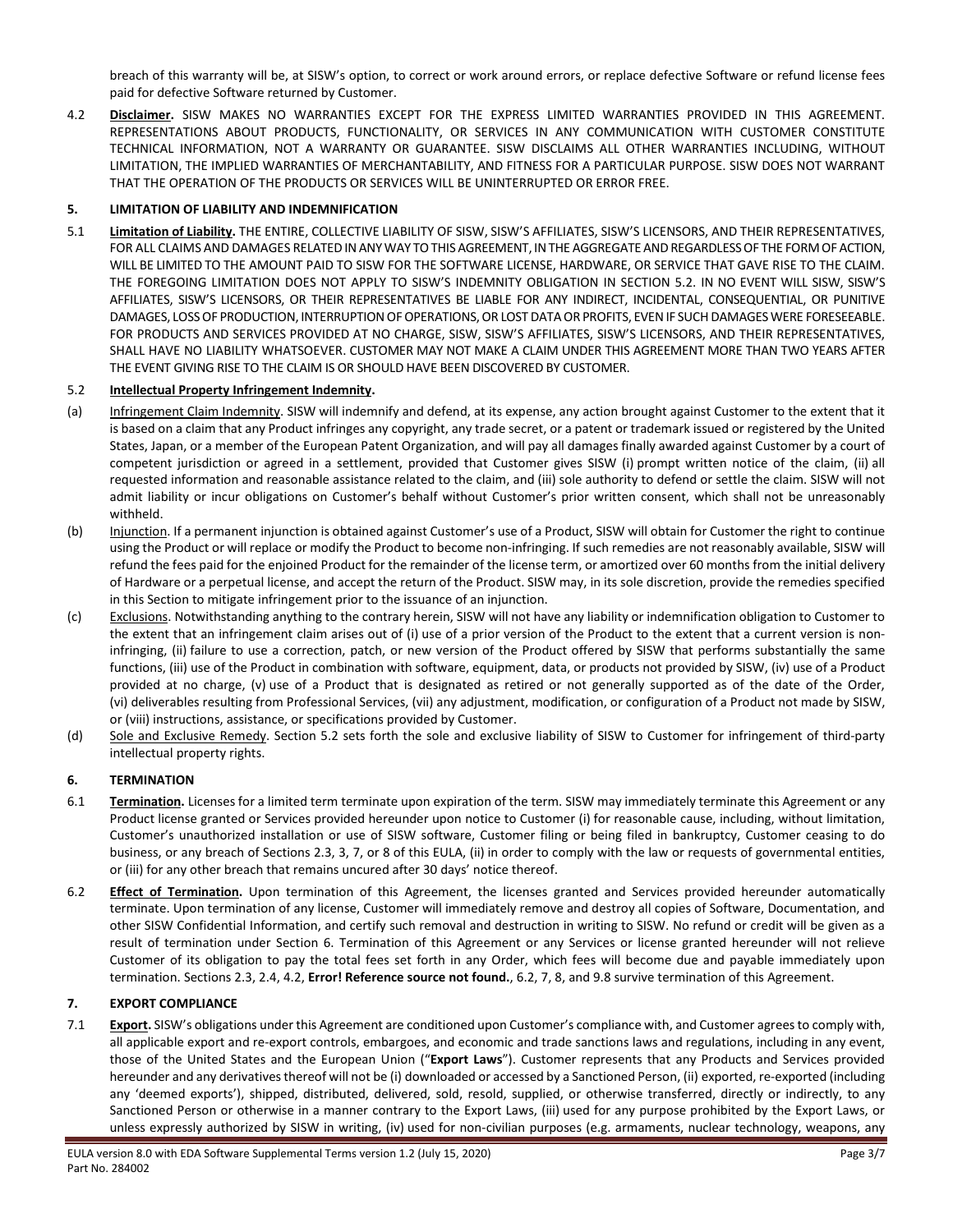other usage in the field of defense and military). Without limiting the foregoing, Customer represents and warrants that (i) it is not a Sanctioned Person, and (ii) it will not download or otherwise access, or facilitate a third party's download or access of, any Product or Services from a Sanctioned Country. Customer will, at least once per year, review and update its list of users who have access to a Product or Services and confirm that no such user is a Sanctioned Person and that all such users may continue to access Products and Services in compliance with Export Laws. SISW may conduct the necessary Export Laws checks and, upon request, Customer will promptly provide SISW with any necessary information. "**Sanctioned Country**" means a country or territory that is itself the subject or target of any comprehensive trade or economic sanctions (currently Cuba, Iran, North Korea, Syria, and the Crimea region of Ukraine). "**Sanctioned Person**" means any person (i) listed in the Specially Designated Nationals and Blocked Persons List maintained by the U.S. Department of Treasury's Office of Foreign Assets Control or in any Export-Control-Related list of designated persons maintained by the U.S. Department of Commerce, the U.S. Department of State, the United Nations Security Council, the European Union, any Member State of the European Union, or the United Kingdom; (ii) operating, organized, or resident in a Sanctioned Country; (iii) the government of, or acting for or on behalf of the government of, Venezuela, or a Sanctioned Country; or (iv) owned or controlled by one or more such persons.

- 7.2 **Information Disclosure.** If Customer discloses to SISW any information that is (i) Covered Defense Information or Controlled Unclassified Information as defined in U.S. Government regulations or (ii) subject to Export Laws that require controlled data handling, Customer will notify SISW personnel in advance of each instance of disclosure and will use the notification tools and methods specified by SISW.
- 7.3 **Remedies, Indemnification.** In the event that Customer fails to comply with any provision of Sectio[n 7](#page-2-1) or violates any Export Laws in connection with Products or Services, SISW will have the right to take action in accordance with the terms of this Agreement and as required by U.S. law or the applicable law. Further, Customer will indemnify and hold harmless SISW, its affiliates and theirrepresentatives against any claims, damages, fines, and costs (including attorney's fees and expenses) relating in any way to Customer's noncompliance with Section [7,](#page-2-1) including Customer's violation or alleged violation of any Export Laws.
- 7.4 **Impediments.** SISW will not be obligated to perform under this Agreement if such performance is prevented by any impediments arising out of national or international foreign trade or customs requirements or any embargoes or other sanctions including, but not limited to, embargoes or other sanctions imposed by the United Nations, the European Union, or the United States.

#### <span id="page-3-0"></span>**8. CONFIDENTIALITY AND DATA PROTECTION**

- 8.1 **Confidential Information.** "**Confidential Information**" means all information disclosed by one party or any of its affiliates to the other party under this Agreement that is marked as confidential or the confidential nature of which is evident to a reasonable person. SISW Confidential Information includes the terms of this Agreement, Products, Services, SISW IP, and any information Customer derives from benchmarking the Products or Services. The receiving party will (i) not disclose Confidential Information, except on a need-to-know basis to its employees, affiliates' employees, consultants, contractors, and financial, tax, and legal advisors; and with respect to the use of Products solely as authorized by the agreed license terms, (ii) use and copy Confidential Information only as required to exercise rights or perform obligations under this Agreement, and (iii) protect Confidential Information from unauthorized use or disclosure. The receiving party (i) will ensure that all its recipients of Confidential Information are bound by confidentiality obligations and use restrictions at least as restrictive as those herein, and (ii) will be liable for compliance with this Section by each of its recipients. SISW and its affiliates may name Customer as a customer on their websites and in customer lists and other marketing materials.
- 8.2 **Exclusions.** The foregoing confidentiality obligations will not apply to any Confidential Information that (i) is or becomes generally available to the public other than as a result of disclosure by the receiving party in violation of this Agreement; (ii) becomes available to the receiving party from a source other than the disclosing party, provided that the receiving party has no reason to believe that such source is itself bound by a legal, contractual, or fiduciary obligation of confidentiality; (iii) was in the receiving party's possession without an obligation of confidentiality prior to receipt from the disclosing party; (iv) is independently developed by the receiving party without the use of, or reference to, the disclosing party's Confidential Information; or (v) is required to be disclosed by a governmental agency or law, so long as the receiving party promptly provides the disclosing party with written notice of the required disclosure, to the extent such notice is permitted by law, and cooperates with the disclosing party to limit the scope of such disclosure.
- 8.3 **Data Protection.** When SISW processes personal data on Customer's behalf in connection with Products or Services, the terms set out at <https://www.plm.automation.siemens.com/global/en/legal/online-terms/general-data-protection.html> are incorporated herein by reference and shall apply to the use of such Product and Services. Customer will indemnify and hold harmless SISW, its affiliates and their representatives from any claims, damages, fines, and costs (including attorney's fees and expenses) relating in any way to Customer's noncompliance with applicable data protection laws.

#### **9. ADDITIONAL TERMS AND CONDITIONS**

- 9.1 **SISW Affiliates.** Companies directly or indirectly owned or controlled by SISW's ultimate parent company may exercise SISW's rights and fulfill SISW's obligations under this Agreement. SISW remains responsible for its obligations hereunder.
- 9.2 **Assignment.** This Agreement will extend to and be binding upon the successors and permitted assigns of the parties. However, this Agreement and the licenses granted hereunder may not be assigned, sublicensed, or otherwise transferred (by operation of law or otherwise) by Customer without the prior written consent of SISW.
- 9.3 **License Rights Applicable to the U.S. Government.** Products and Services are commercial products that were developed exclusively at private expense. If Products or Services are acquired directly or indirectly for use by the U.S. Government, then the parties agree that the Products and Services are considered 'Commercial Items' and 'Commercial Computer Software' or 'Computer Software Documentation', as defined in 48 C.F.R. §2.101 and 48 C.F.R. §252.227-7014(a)(1) and (a)(5), as applicable. Software and Documentation may only be used under the terms and conditions of this Agreement as required by 48 C.F.R. §12.212 and 48 C.F.R. §227.7202. The U.S. Government will only have the rights set forth in this Agreement, which supersedes any conflicting terms or conditions in any government order document,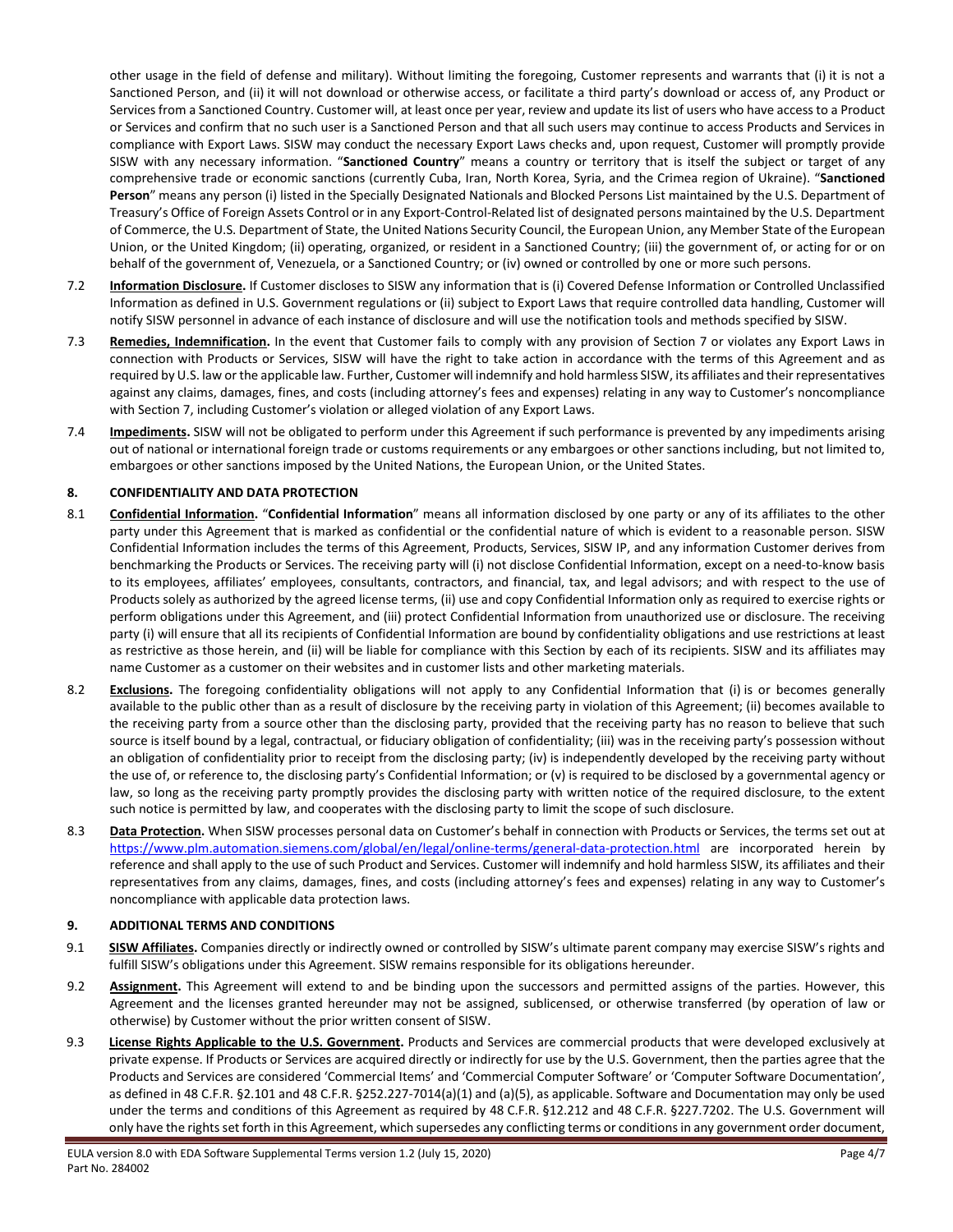except for provisions which are contrary to applicable mandatory federal laws. SISW will not be required to obtain a security clearance or otherwise be involved in accessing U.S. Government classified information.

- 9.4 **Feedback.** If Customer provides any ideas regarding the Products or Services, including suggestions for changes or enhancements, (collectively "**Feedback**") in the course of using or evaluating the Products or Services, Customer agrees that such Feedback may be used by SISW without condition or restriction.
- 9.5 **Force Majeure.** Neither party will be liable for delay or failure to perform due to any cause beyond its reasonable control, which could not have been prevented by good industry practice, provided the delayed party promptly notifies the other party.
- 9.6 **Notices.** Notices relating to this Agreement will be in writing and sent to the party's address as specified in the applicable Order. A party may change its address for receipt of notice by delivery of written notice to the other party.
- 9.7 **Language.** If SISW provides a translation of the English language version of this Agreement, the English language version of this Agreement will control in the event of any conflict.
- <span id="page-4-0"></span>9.8 **Governing Law and Jurisdiction.** This Agreement shall be subject to the applicable laws set forth in the table below, as set forth therein, without reference to any conflict of laws rules. The United Nations Convention on Contracts for the International Sale of Goods shall not apply to this Agreement. Any dispute arising out of or in connection with this Agreement shall be resolved as set forth in the table below.

| If the SISW entity named<br>on the Order is in:                            | the applicable law shall be:                         | Any dispute arising out of or in connection with this Agreement shall<br>be:                                                                                                                                                   |
|----------------------------------------------------------------------------|------------------------------------------------------|--------------------------------------------------------------------------------------------------------------------------------------------------------------------------------------------------------------------------------|
| a country in North or<br>South America, with the<br>exception of Brazil,   | the laws of the State of<br>Delaware, United States. | subject to the jurisdiction of the courts of the State of Delaware, USA.<br>Each party hereby irrevocably submits itself to the personal jurisdiction<br>of the relevant court of the State of Delaware for any such disputes. |
| Brazil,                                                                    | the laws of Brazil.                                  | subject to the jurisdiction and venue of the Court of Sao Caetano do Sul-<br>SP, Brazil.                                                                                                                                       |
| a country in Asia or<br>Australia/Oceania, with<br>the exception of Japan, | the laws of Hong Kong.                               | finally resolved by binding arbitration in accordance with the Rules of<br>Arbitration of the International Chamber of Commerce ("ICC Rules"). The<br>seat of arbitration shall be Hong Kong.                                  |
| Japan,                                                                     | the laws of Japan.                                   | finally resolved by binding arbitration in accordance with the ICC Rules.<br>The seat of arbitration shall be Hong Kong.                                                                                                       |
| a country not covered by<br>any of the above,                              | the laws of Switzerland.                             | finally resolved by binding arbitration in accordance with the ICC Rules.<br>The seat of arbitration shall be Zurich, Switzerland.                                                                                             |

In the event that a dispute is subject to arbitration as described in the table above, arbitrators shall be appointed in accordance with the ICC Rules, the language used for proceedings shall be English, and orders for the production of documents shall be limited to the documents on which each party specifically relies in its submission. Nothing in this Section shall restrict the right of the parties to seek interim relief intended to preserve the status quo or interim measures in any court of competent jurisdiction. Notwithstanding the foregoing, to the extent permissible under applicable laws and to the extent it would not result in the invalidity or inapplicability of this Section, the parties agree that SISW, at its sole discretion, may bring an action in the courts of the jurisdiction(s) where the Products or Services are being used or Customer has its place of business, (i) to enforce its intellectual property rights or (ii) for the payment of fees related to Products or Services.

- 9.9 **No Waiver; Validity and Enforceability.** The failure to enforce any provision of this Agreement will not be construed as a waiver of such provision. If any provision of this Agreement is held to be invalid, illegal, or unenforceable, the validity, legality, and enforceability of the remaining provisions will not be affected, and such provision will be deemed restated to reflect the original intentions of the parties as nearly as possible in accordance with applicable law.
- 9.10 **Entire Agreement and Order of Precedence.** This Agreement constitutes the full and complete agreement between the parties with respect to the subject matter hereof and supersedes any previous or contemporaneous agreements or communications, whether written or verbal, relating to such subject matter. This Agreement may not be varied other than in writing by manual signatures or electronic signatures of authorized representatives of both parties. In the event of a conflict between this EULA and any Supplemental Terms, the Supplemental Terms prevail. In the event of a conflict between this Agreement and an Order, the Order prevails with respect to the Products or Services ordered thereunder. The terms of any purchase order or similar Customer document are excluded and such terms will not apply to any Order for Products or Services, and will not supplement or modify this Agreement.

### **EDA SOFTWARE SUPPLEMENTAL TERMS**

These EDA Software Supplemental Terms ("**EDA Terms**") amend the End User License Agreement ("**EULA**") between Customer and SISW solely with regard to electronic design automation Software, including without limitation any Products identified on the Order as EDA, ("**EDA Software**"). These EDA Terms together with the EULA and other applicable Supplemental Terms form the agreement between the parties ("**Agreement**").

**1. DEFINITIONS**. Capitalized terms used herein have the meaning as defined in the EULA. The following additional definitions apply to these EDA Terms:

"**Authorized Agents**" means individuals, excluding EDA Competitor personnel, who are working on Customer's premises and require access to EDA Software in support of Customer's internal business as contractors.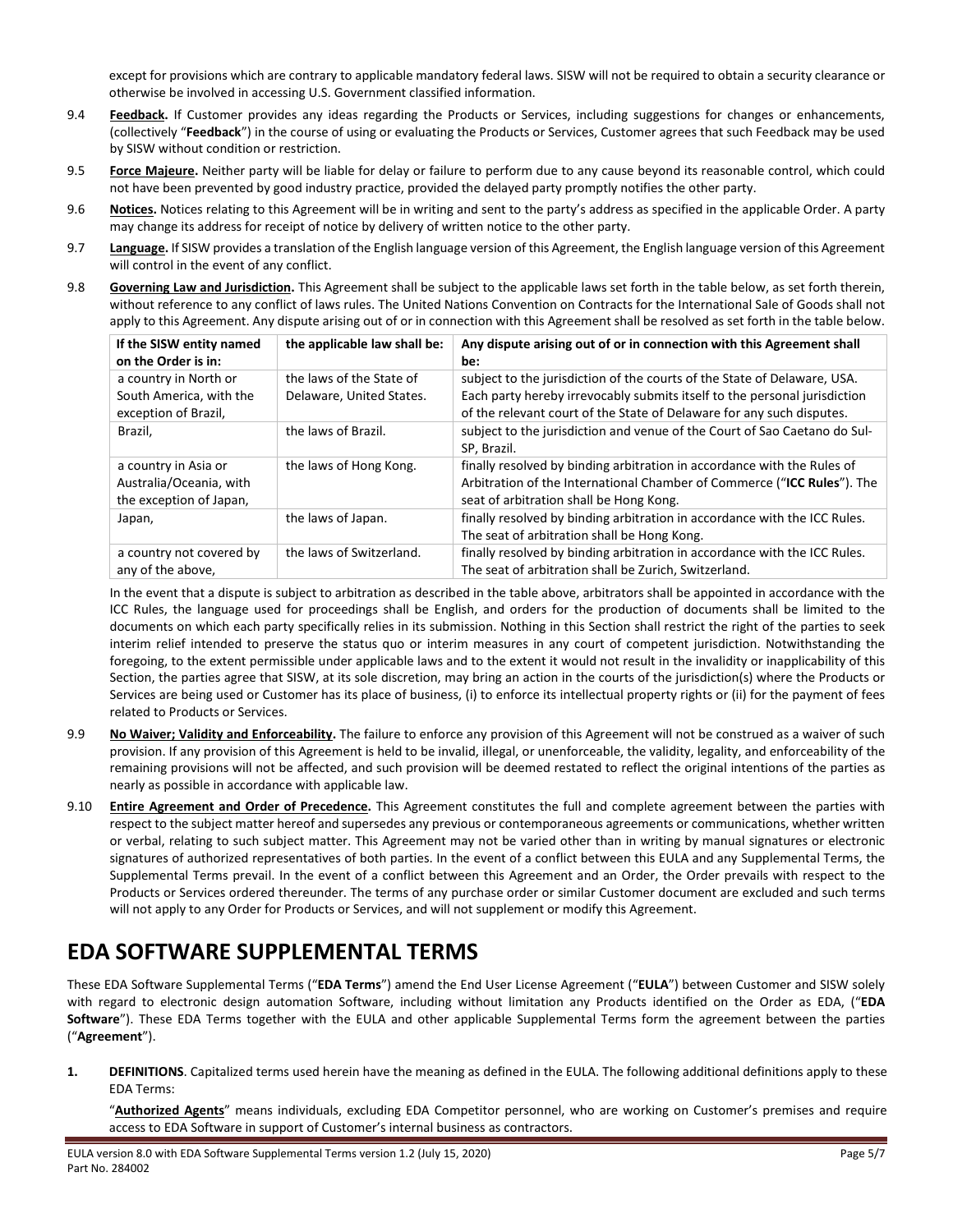"**Authorized Users**" means Customer's employees and Authorized Agents. For licenses granted for a Territory that includes more than one Site, this also includes employees and Authorized Agents of Customer Subsidiaries.

"**Customer Subsidiaries**" means entities, excluding EDA Competitors, controlled by Customer. For purposes of this definition 'control' means the direct or indirect ownership of more than 50% of the voting securities of an entity.

"**EDA Competitor**" means any individual or entity that is in the business of developing, marketing, or providing electronic design automation solutions including but not limited to applications software, intellectual property and embedded products, or associated consulting or support services.

"**Site**" means a single physical Customer location where EDA Software is permitted to be used by Authorized Users. Provided that an Authorized User's official and customary place of work is a licensed Site, occasional use of EDA Software by such user from locations other than that Site (e.g., use from that user's residence, an airport, a hotel, etc.) shall be regarded as use on the Site and in compliance with the Site restriction.

"**Territory**" means the Site(s) or geographic area specified in the Order where Customer is licensed to install and use EDA Software. If not specified in the Order nor elsewhere in the Agreement, the Territory shall be the Site at which EDA Software is installed.

- **2. LICENSE TYPES**. The following license types may be offered with respect to individual EDA Software products. Additional license types may be specified with respect to certain products as set forth in an Order. Each license may be used only by Authorized Users in the Territory and for the term specified in the Order. Separate installations must be maintained for EDA Software licensed with different Territory specifications.
- 2.1 "**Backup**" license means a license granted solely to support redundancy on Customer's backup or failsafe installations.
- 2.2 "**Floating**" license means a license that at any given moment is limited to the maximum number of Authorized Users indicated on the Order. Unless specified otherwise in the Order, such license is limited to a single session by a single Authorized User at a time.
- 2.3 "**Node-Locked**" license means a license that is restricted to a single workstation at the Site authorized in the Order and limited to a single session by a single Authorized User at a time. Node-Locked licenses may include a hardware lock device or dongle to manage this restriction. Hardware lock devices or dongles are freely transportable to another workstation within the Territory without issuing a new license file.
- 2.4 "**Perpetual**" or "**Extended**" license means a license that extends indefinitely. Perpetual licenses do not include Maintenance Services.
- 2.5 "**Subscription**" or "**Term**" license means a license for a limited term as identified in an Order. Unless provided otherwise in the Order, Maintenance Services are included in the **Subscription** license fee.
- 2.6 "**Test/QA**" license means a license granted solely for the support of ongoing installation customization, support and testing, and may not be used in a production environment or for any other purpose.

#### **3. ADDITIONAL RIGHTS AND RESTRICTIONS**

- 3.1 **Orders by Customer Subsidiaries and Third Party Payers; Responsibility for Payment**. Any Customer Subsidiary may enter into an Order under the Agreement for its own internal use provided the Agreement is referenced in the applicable Order. Customer agrees to fulfill the obligations of any such Customer Subsidiary in the event of default. If Customer appoints a third party to place purchase orders and/or make payments on Customer's behalf, Customer shall be liable for payment in the event of default by such third party.
- 3.2 **Taxes**. Notwithstanding anything to the contrary in the EULA, Customer will make all payments free and clear of, and without reduction for, any withholding or other taxes. Any such taxes imposed on payments hereunder will be Customer's sole responsibility.
- 3.3 **Additional Use Restrictions**. Use of licenses for specific EDA Software may be restricted to a certain compute power (e.g., number of cores used to process a job) and several licenses may be combined to utilize the compute power of each license for use by one or more Authorized User(s). These restrictions are specified in the Documentation.

#### <span id="page-5-0"></span>3.4 **Beta Code**.

- (a) Portions or all of certain EDA Software may contain code for experimental testing and evaluation (which may be either alpha or beta, collectively "**Beta Code**"), which may not be used without SISW's explicit authorization. Upon SISW's authorization, SISW grants to Customer a temporary, nontransferable, nonexclusive license for experimental use to test and evaluate the Beta Code without charge for a limited period of time specified by SISW. SISW may choose, at its sole discretion, not to release the Beta Code commercially in any form.
- (b) If SISW authorizes Customer to use the Beta Code, Customer agrees to evaluate and test the Beta Code without compensation under normal conditions as directed by SISW and provide SISW with feedback.
- <span id="page-5-1"></span>(c) Customer agrees to maintain Beta Code in confidence and shall restrict access to the Beta Code, including the methods and concepts utilized therein, solely to those employees and Customer location(s) authorized by SISW to perform beta testing. Customer agrees that any written evaluations and all inventions, product improvements, modifications, or developments that SISW conceived or made during or subsequent to Customer's evaluation of the Beta Code, including those based partly or wholly on Customer's feedback, will be the exclusive property of SISW. SISW will have exclusive rights, title, and interest in all such property. The provisions of this Sectio[n 3.4](#page-5-0)[\(c\)](#page-5-1) shall survive termination of the Agreement.
- 3.5 **Use and Protection of Proprietary Files**. Log files, data files, rule files, and script files generated by or for EDA Software (collectively "**Files**"), including without limitation files containing Standard Verification Rule Format ("**SVRF**") and Tcl Verification Format ("**TVF**") which are SISW's trade secret and proprietary languages for expressing process rules, constitute or include confidential information of SISW. Customer may share Files with third parties, excluding EDA Competitors, provided that the confidentiality of such Files is protected by